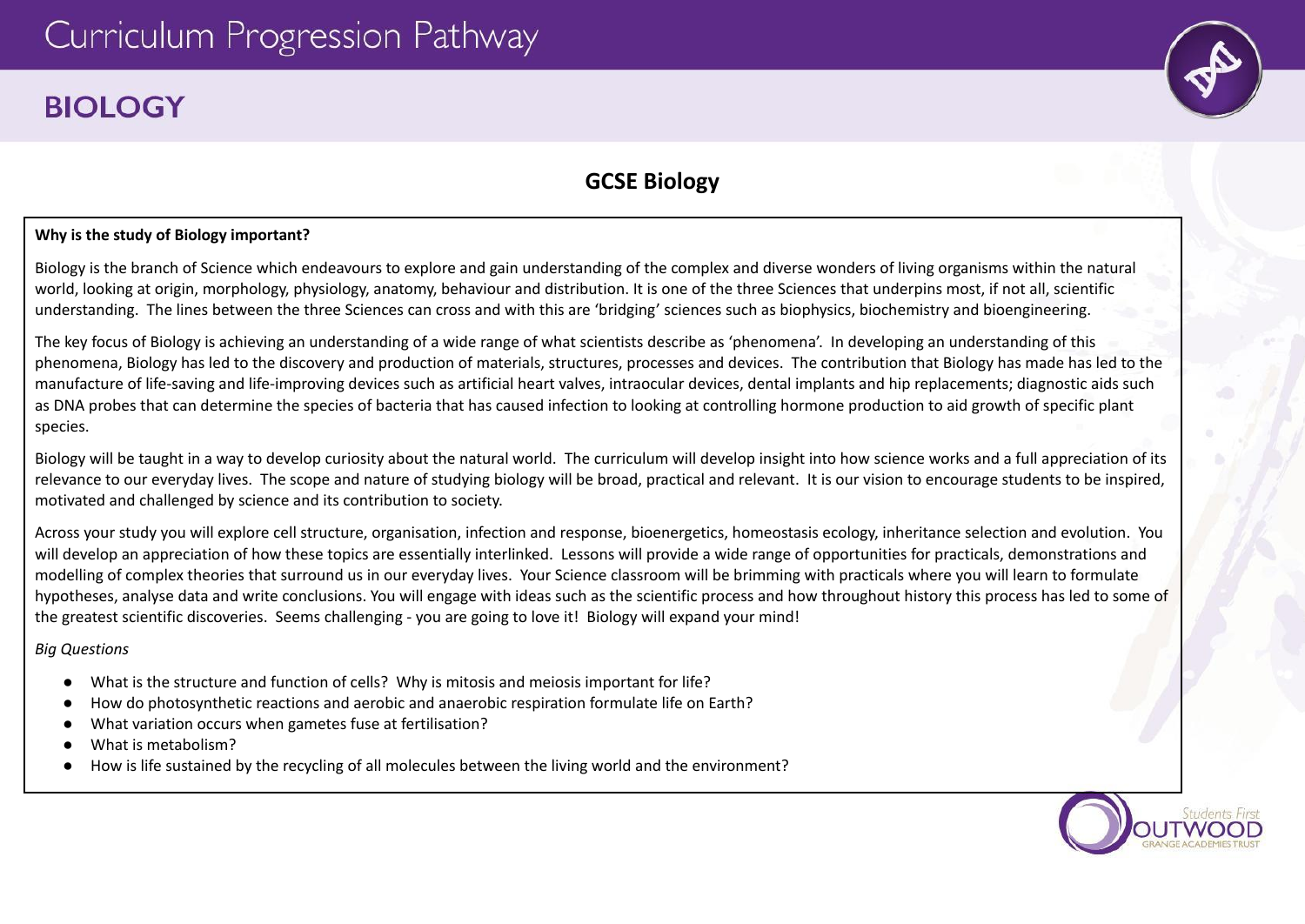# **What skills will the study of Biology teach you?**

You are a citizen in this world and you need to know how the natural and modern world works. It will teach you to:

- Understand theories that explain phenomena
- Apply basic ideas and models that support understanding
- Evaluate models and theories
- Present theories in mathematical form
- Recall quantitative relationships
- Derive quantitative relationships between various measured quantities
- Explain how theories are borne out by experiment
- Apply experimental procedure and understand that it is a measure of success of a theory
- Present, interpret and evaluate experimental data
- Apply mathematical skills to solve problems
- Develop a deeper understanding of everyday experiences including the natural world and modern devices.

# **What will you know and understand from your study of Biology?**

- Develop scientific knowledge and conceptual understanding of Biology
- Develop understanding of the nature, processes and method involved in Biology
- Develop and learn to apply observational, practical, modelling, enquiry and problem-solving skills, both in the laboratory, in the field and in other learning environments
- **●** Develop your ability to evaluate claims linked to Biology through critical analysis of the methodology evidence and conclusions, both qualitatively and quantitatively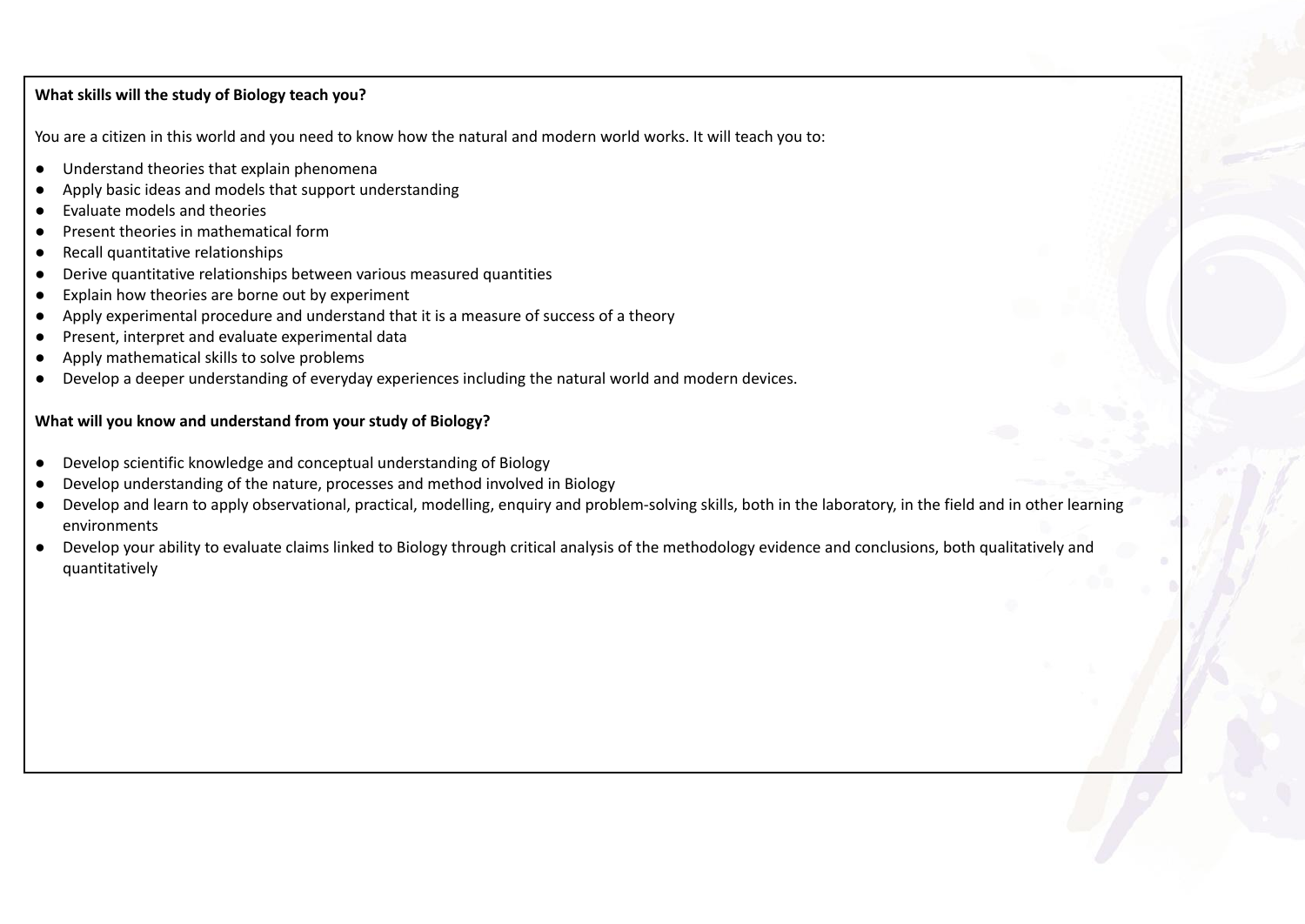### **How does your study of Biology support your study in other subjects?**

Study of any subject in our curriculum takes full advantage of links with other subject areas- we term these as interdisciplinary links and we make the most of them because we know that deep learning requires the transference of knowledge and skills from one topic of learning to another. Once you can transfer your learning across topics and subject areas then you are really mastering what you know and how to apply your understanding and skills.

Biology touches on so many other subjects such as Chemistry, Physics, Physiology and Health Care. You will learn methods of thinking and research that are widely applicable to other subject areas helping your thinking in all subjects. As a Science, Biology relies heavily upon evidence to test predictions and theories. Through developing mathematical techniques as well as applying reasoning your skills to present and justify information can be applied to most careers and further education.

Across the teaching of subjects, teachers will make reference to your learning in other areas such as Mathematics, Physics and Chemistry and this will help you to develop your understanding.

#### **How are you assessed in Biology?**

Throughout the 2 year Biology course you are assessed using the following assessment objectives which ensure that you can cumulatively build your subject understanding in preparation for future GCSE and A Level study. There are regular assessment points each year that we term Praising Stars©. At GCSE we make informed predictions informed by our holistic assessment of your progress against the key assessment objectives and your aspirational GCSE targets. These are also the basis for any appropriate support and intervention.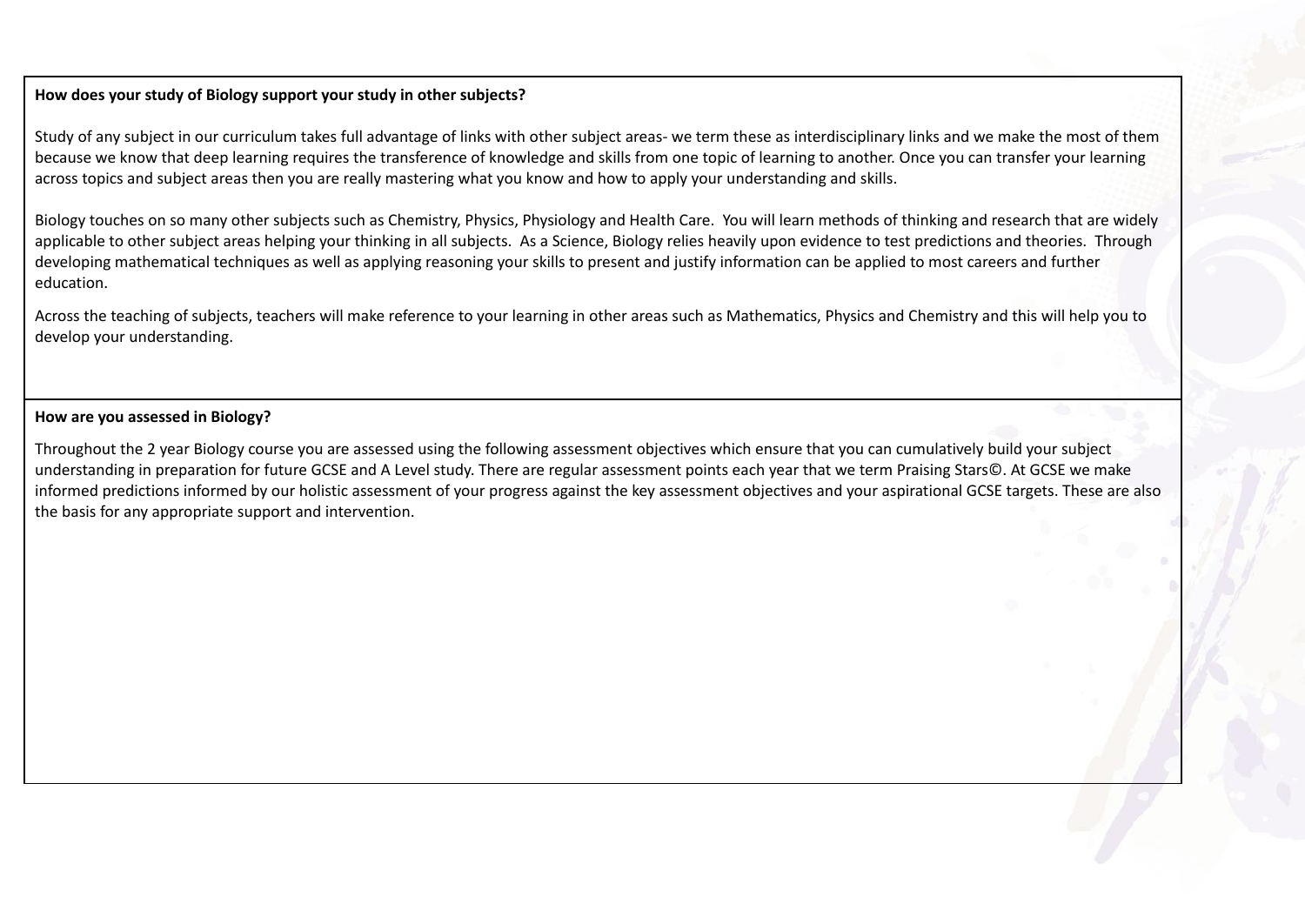#### **Key Assessment Objectives**

AO1: Demonstrate knowledge and understanding of:

- Scientific ideas
- Scientific techniques
- Scientific procedures

AO2: Apply knowledge and understanding of:

- Scientific ideas
- Scientific enquiry
- Scientific techniques and procedures

AO3: Analyse information and ideas to:

- Interpret and evaluate
- Make judgements and draw conclusions
- Develop and improve experimental procedures.

# **Can Biology support your future?**

Of course, we offer the study of GCSE and A Level Biology/BTEC Applied Human Biology/WJEC Medical Science/BTEC Forensic Science (in our Post 16 academies) and we encourage your continued study in this fantastic subject. Biology is offered at most prestigious universities either as a single honours or a joint honours subject studied alongside other disciplines e.g. English literature. The very fact that you have been able to study Biology, your analytical thinking and mathematical reasoning will help your future application be they for: colleges, universities, apprenticeships or employment. All Science Level 2 (GCSE) and Level 3 (Post 16) are facilitating subjects, they are highly sought after by employers and universities.

Careers that the study of Biology supports include:

- Medicine/Nursing/Dentistry/Veterinary
- **Marine Biology**
- Geneticist/Genomicist
- Nanotechnology
- **Biostatistician**
- Science journal editor
- Law